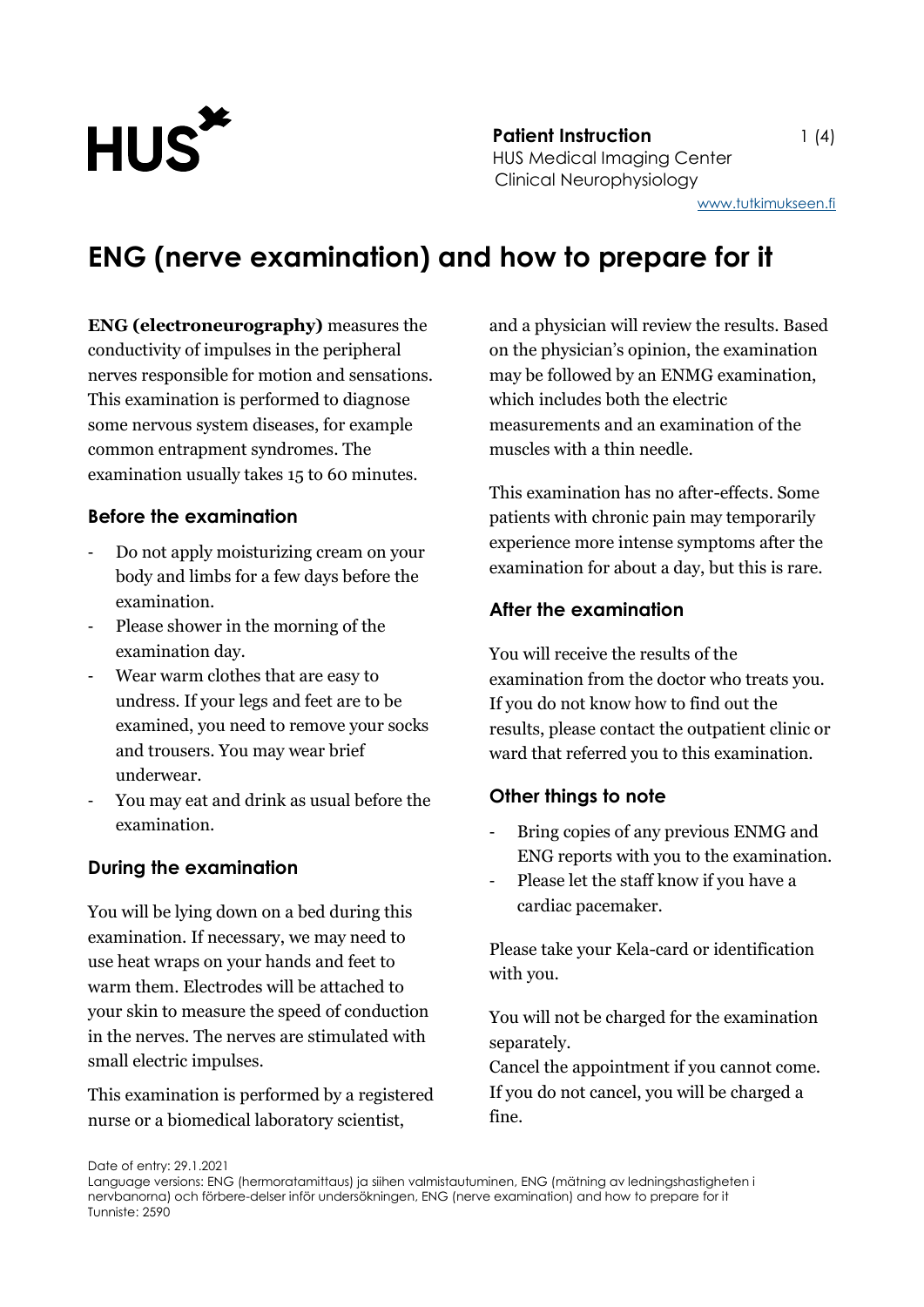# **HUS**

# **Symptom map**

| Date: |                         |  |
|-------|-------------------------|--|
| Name: |                         |  |
|       | Social security number: |  |

Height: \_\_\_\_\_\_\_\_\_\_\_\_\_\_\_\_\_\_\_\_\_\_\_\_\_\_

**Patient Instruction** 2 (4) HUS Medical Imaging Center Clinical Neurophysiology

[www.tutkimukseen.fi](http://www.tutkimukseen.fi/)

**Please draw in the image the areas where you have had pain, numbness or loss of sensation during the past three months.**

Pain = red Numbness, tingling, stinging on skin = green Loss of sensation = blue

Draw intense symptoms with darker colours. Draw mild symptoms with lighter colours.



Date of entry: 29.1.2021

Language versions: ENG (hermoratamittaus) ja siihen valmistautuminen, ENG (mätning av ledningshastigheten i nervbanorna) och förbere-delser inför undersökningen, ENG (nerve examination) and how to prepare for it Tunniste: 2590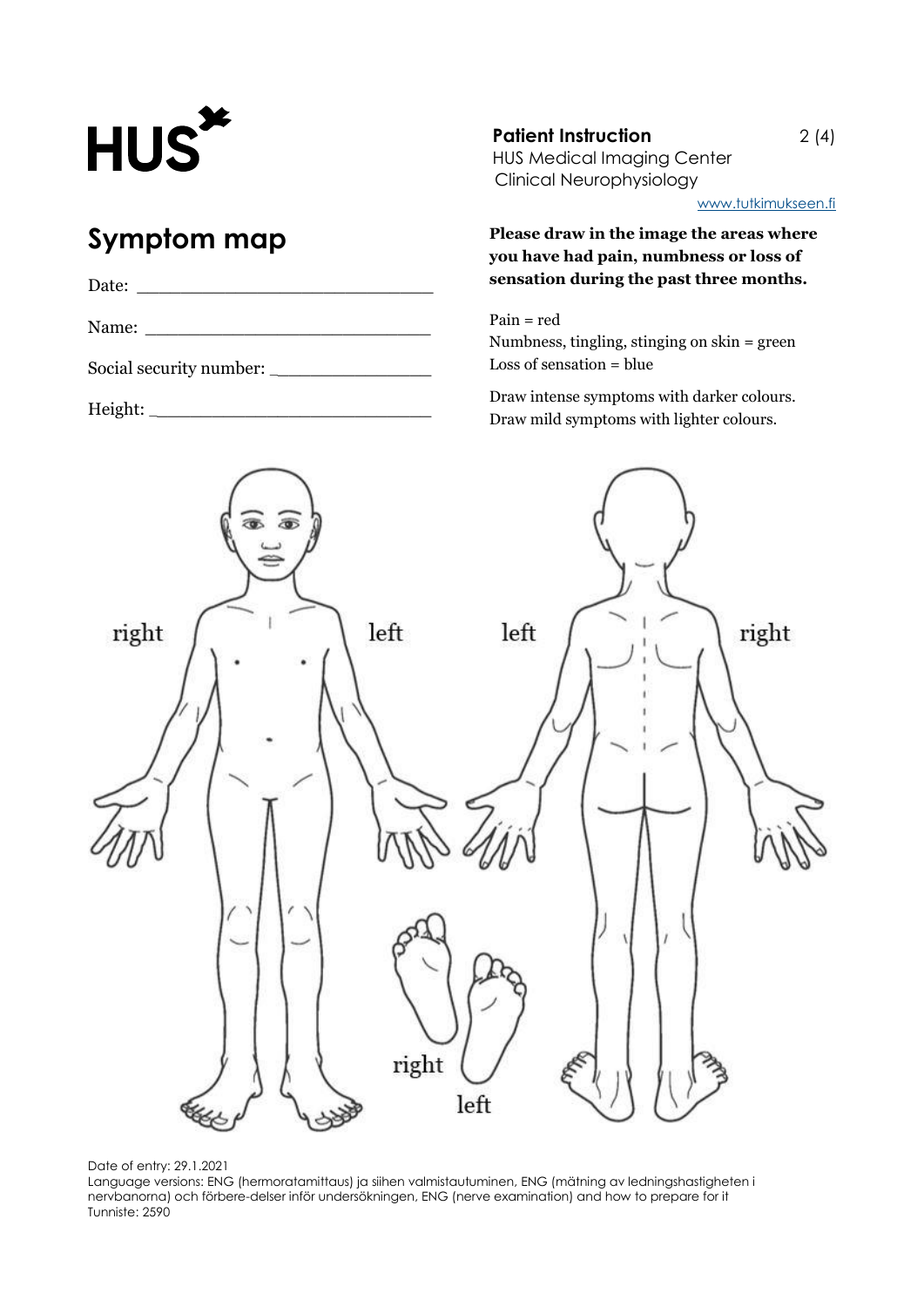

[www.tutkimukseen.fi](http://www.tutkimukseen.fi/)

## **Preliminary information for neurography examination**

| Date of filling out the form:                                                                                                                                                                                                  |                       |  |  |  |
|--------------------------------------------------------------------------------------------------------------------------------------------------------------------------------------------------------------------------------|-----------------------|--|--|--|
|                                                                                                                                                                                                                                |                       |  |  |  |
| Personal identity code: National Communications of the contract of the contract of the contract of the contract of the contract of the contract of the contract of the contract of the contract of the contract of the contrac |                       |  |  |  |
|                                                                                                                                                                                                                                |                       |  |  |  |
| Did the symptoms begin gradually $\square$                                                                                                                                                                                     | or suddenly $\square$ |  |  |  |

\_\_\_\_\_\_\_\_\_\_\_\_\_\_\_\_\_\_\_\_\_\_\_\_\_\_\_\_\_\_\_\_\_\_\_\_\_\_\_\_\_\_\_\_\_\_\_\_\_\_\_\_\_\_\_\_\_\_\_\_\_\_\_\_\_\_\_\_

If the symptoms began suddenly, what happened before they began? \_\_\_\_\_\_\_\_\_\_\_\_\_\_\_\_\_\_\_\_

|                                                                                                                | Yes | <b>No</b> |
|----------------------------------------------------------------------------------------------------------------|-----|-----------|
| Do you experience numbness when using your limbs?                                                              |     |           |
| Do you experience numbness while resting?                                                                      |     |           |
| Do you wake up during the night because of numbness?                                                           |     |           |
| Have you ever broken your wrist or ankle?                                                                      |     |           |
| Which joint?                                                                                                   |     |           |
| When?                                                                                                          |     |           |
| Do you have diabetes or have you had elevated blood glucose levels?                                            |     |           |
| Have you been diagnosed with hyper- or hypothyroidism?                                                         |     |           |
| Do you have concerns or have healthcare professionals raised concerns regarding<br>your excessive alcohol use? |     |           |
| Have you received chemotherapy?                                                                                |     |           |
| Do you use blood-thinning medication?                                                                          |     |           |
| Have you been diagnosed with a blood coagulation disorder?                                                     |     |           |
| Have you been diagnosed with vitamin deficiency or vitamin malabsorption?                                      |     |           |
| Have you had an ENMG examination previously?                                                                   |     |           |
| Where?                                                                                                         |     |           |
| When?                                                                                                          |     |           |

Date of entry: 29.1.2021

Language versions: ENG (hermoratamittaus) ja siihen valmistautuminen, ENG (mätning av ledningshastigheten i nervbanorna) och förbere-delser inför undersökningen, ENG (nerve examination) and how to prepare for it Tunniste: 2590